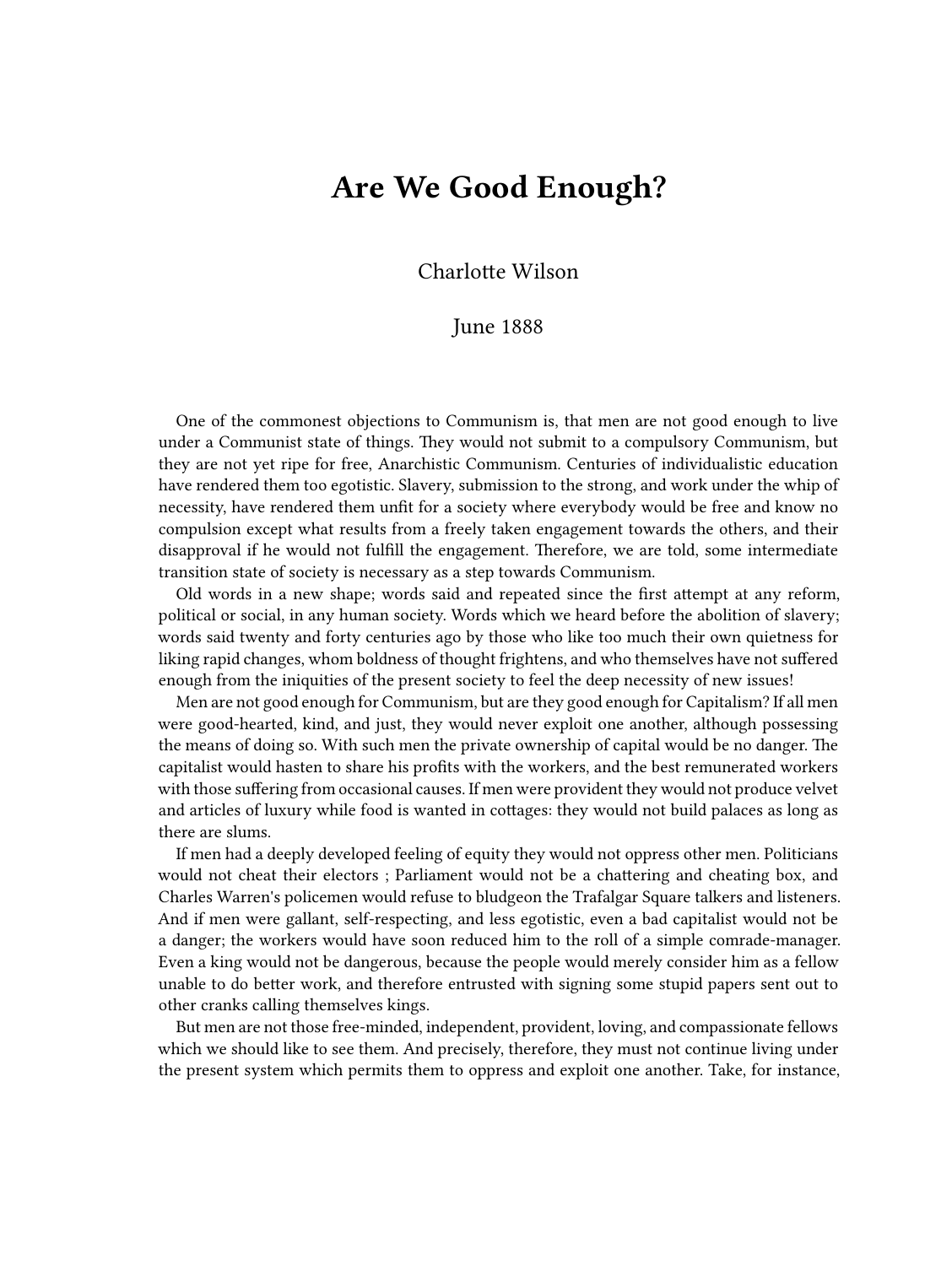those misery-stricken tailors who paraded last Sunday in the streets, and suppose that one of them has inherited a hundred pounds from an American uncle. With these hundred pounds he surely will not start a productive association for a dozen of like misery-stricken tailors, and try to improve their condition, lie will become a sweater. And, therefore, we say that in a society where men are so bad as this American heir, it is very hard for him to have misery-stricken tailors around him. As soon as he can he will sweat them ; while if these same tailors had a secured living from the Communist stores, none of theta would sweat to enrich their ex-comrade, and the young sweater would himself not become the very bad beast he surely will become if he continues to be a sweater.

We are told we are too slavish, too snobbish, to be placed under free institutions ; but we say that because we are indeed so slavish we ought not to remain any longer under the present institutions, which favor the development of slavishness. We see that Britons, French, and Americans display the most disgusting slavishness towards Gladstone, Boulanger, or Gould. And we conclude that in a humanity already endowed with such slavish instincts it is very bad to have the masses forcibly deprived of higher education, and compelled to live under the present inequality of wealth, education, and knowledge. Higher instruction and equality of conditions would be the only means for destroying the inherited slavish instincts, and we cannot understand how slavish instincts can be made an argument for maintaining, even for one day longer, inequality of conditions; for refusing equality of instruction to all members of the community.

Our space is limited, but submit to the same analysis any of the aspects of our social life, and you will see that the present capitalist, authoritarian system is absolutely inappropriate to a society of men so improvident, so rapacious, so egotistic, and so slavish as they are now. Therefore, when we hear men saying that the Anarchists imagine men much better than they really are, we merely wonder how intelligent people can repeat that nonsense. Do we not say continually that the only means of rendering men less rapacious and egotistic, less ambitious and less slavish at the same time, is to eliminate those conditions which favor the growth of egotism and rapacity, of slavishness and ambition? The only difference between us and those who make the above objection is this: We do not, like them, exaggerate the inferior instincts of the masses, and do not complacently shut our eyes to the same bad instincts in the upper classes. We maintain that both rulers and ruled are spoiled by authority; both exploiters and exploited are spoiled by exploitation; while our opponents seem to admit that there is a kind of salt of the earth --- the rulers, the employers, the leaders --- who, happily enough, prevent those bad men --- the ruled, the exploited, the led --- from becoming still worse than they are.

There is the difference, and a very important one. We admit the imperfections of human nature, but we make no exception for the rulers. They make it, although sometimes unconsciously, and because we make no such exception, they say that we are dreamers, "unpractical men."

An old quarrel, that quarrel between the "practical men" and the "unpractical," the so-called Utopists: a quarrel renewed at each proposed change, and always terminating by the total defeat of those who name themselves practical people.

Many of us must remember the quarrel when it raged in America before the abolition of slavery. When the full emancipation of the Negroes was advocated, the practical people used to say that if the Negroes were no more compelled to labor by the whips of their owners, they would not work at all, and soon would, become a charge upon the community. Thick whips could be prohibited, they said, and the thickness of the whips might be progressively reduced by law to half an inch first and then to a mere trifle of a few tenths of an inch; but some kind of whip must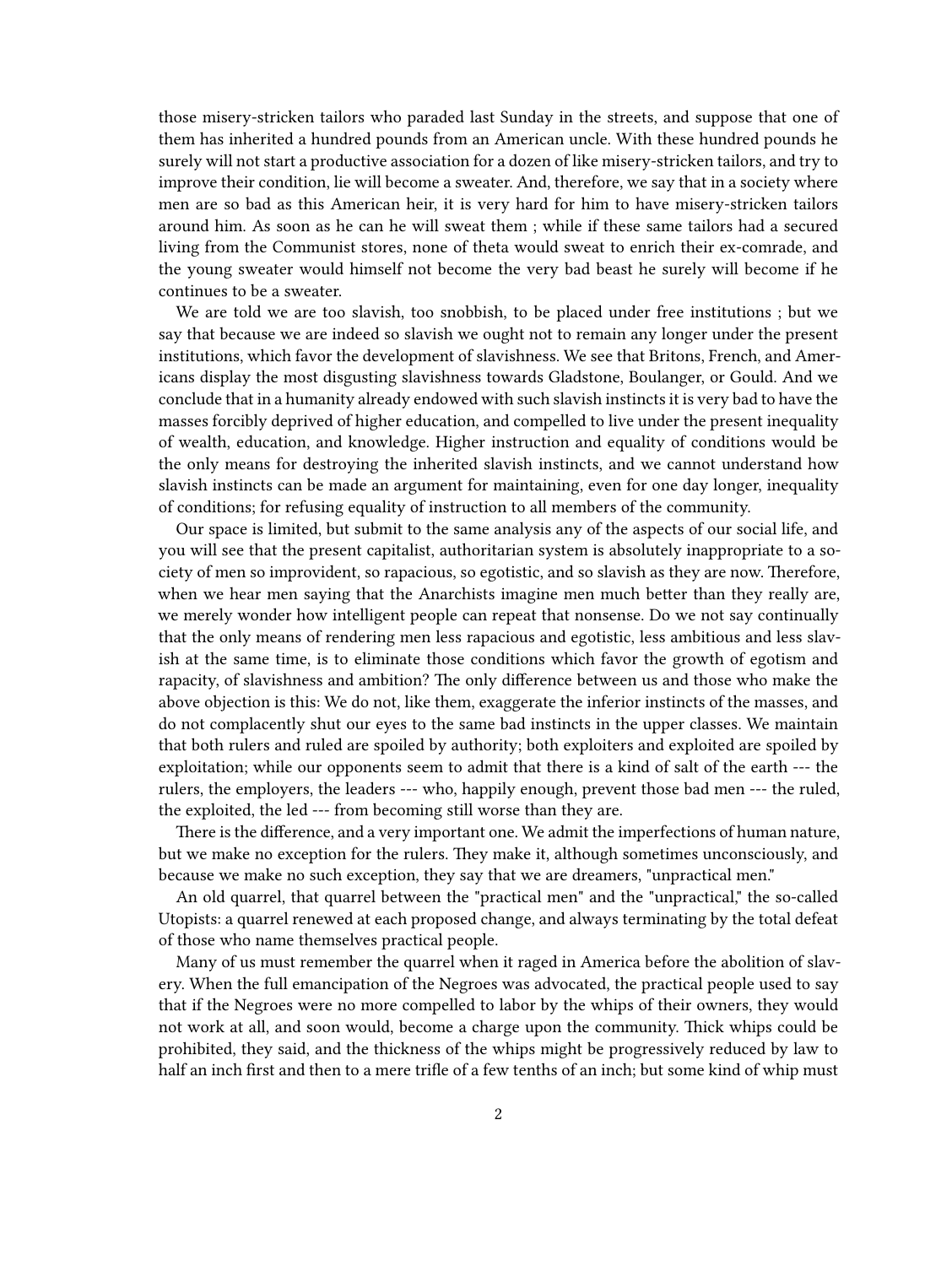be maintained. And when the abolitionists said --- just as we say now --- that the enjoyment of the produce of one's labor would be a much more powerful inducement to work than the thickest whip, "Nonsense, my friend," they were told --- just as we are told now. "You don't know human nature! Years of slavery have rendered them improvident, lazy and slavish, and human nature cannot be changed in one day. You are imbued, of course, with the best intentions, but you are quite "unpractical."

Well, for some time the practical men had their own way in elaborating schemes for the gradual emancipation of Negroes. But, alas! the schemes proved quite unpractical, and the civil war --the bloodiest on record --- broke out. But the war resulted in the abolition of slavery, without any transition period ; --- and see, none of the terrible consequences foreseen by the practical people followed. The Negroes work, they are industrious and laborious, they are provident --- nay, too provident, indeed --- and the only regret that can be expressed is, that the scheme advocated by the left wing of the unpractical camp --- full equality and land allotments --- was not realized: it would have saved much trouble now.

About the same time a like quarrel raged in Russia, and its cause was this. There were in Russia twenty million serfs. For generations past they had been under the rule, or rather the birch-rod, of their owners. They were flogged for tilling their soil badly, flogged for want of cleanliness in their households, flogged for imperfect weaving of their cloth, flogged for not sooner marrying their boys and girls --- flogged for everything. Slavishness, improvidence, were their reputed characteristics.

Now came the Utopists and asked nothing short of the following:

Complete liberation of the serfs; immediate abolition of any obligation of the serf towards the lord. More than that: immediate abolition of the lord's jurisdiction and his abandonment of all the affairs upon which he formerly judged, to peasants tribunals elected by the peasants and judging, not in accordance with law which they do not know, but with their unwritten customs. Such was the unpractical scheme of the unpractical camp. It was treated as a mere folly by practical people.

But happily enough there was by that time in Russia a good deal of unpracticalness in the air, and it was maintained by the unpracticalness of the peasants, who revolted with sticks against guns, and refused to submit, notwithstanding the massacres, and thus enforced the unpractical state of mind to such a degree as to permit the unpractical camp to force the Czar to sign their scheme --- still mutilated to some extent. The most practical people hastened to flee away from Russia, that they might not have their throats cut a few days after the promulgation of that unpractical scheme.

But everything went on quite smoothly, notwithstanding the many blunders still committed by practical people. These slaves who were reputed improvident, selfish brutes, and so on, displayed such good sense, such an organizing capacity as to surpass the expectations of even the most unpractical Utopists; and in three years after the Emancipation the general physiognomy of the villages had completely changed. The slaves were becoming Men!

The Utopists won the battle. They proved that they were the really practical people, and that those who pretended to be practical were imbeciles. And the only regret expressed now by all who know the Russian peasantry is, that too many concessions were made to those practical imbeciles and narrow-minded egotists: that the advice of the left wing of the unpractical camp was not followed in full.

We cannot give more examples. But we earnestly invite those who like to reason for themselves to study the history of any of the great social changes which have occurred in humanity from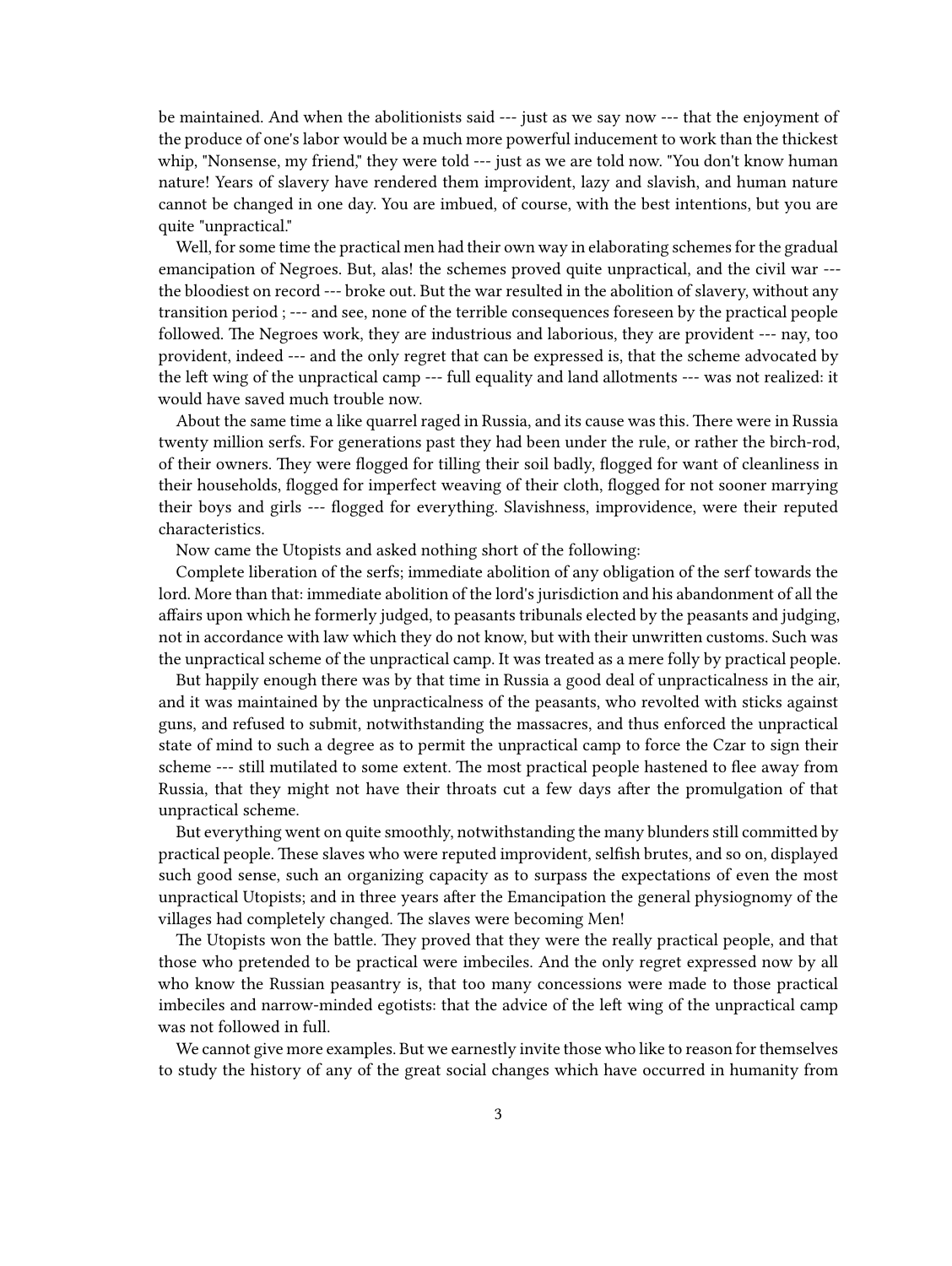the rise of the Communes to the Reform and to our modern times. They will see that history is nothing but a struggle between the rulers and the ruled, the oppressors and the oppressed, in which struggle the practical camp always aides with the rulers and the oppressors, while the unpractical camp sides with the oppressed; and they will see that the struggle always ends in a final defeat of the practical camp after much bloodshed and suffering, due to what they call their "practical good sense."

If by saying that we are unpractical our opponents mean that we foresee the march of events better than the practical short-sighted cowards, then they are right. But if they mean that they, the practical people, have a better foresight of events, then we send them to history and ask them to put themselves in accordance with its teachings before making that presumptuous assertion.